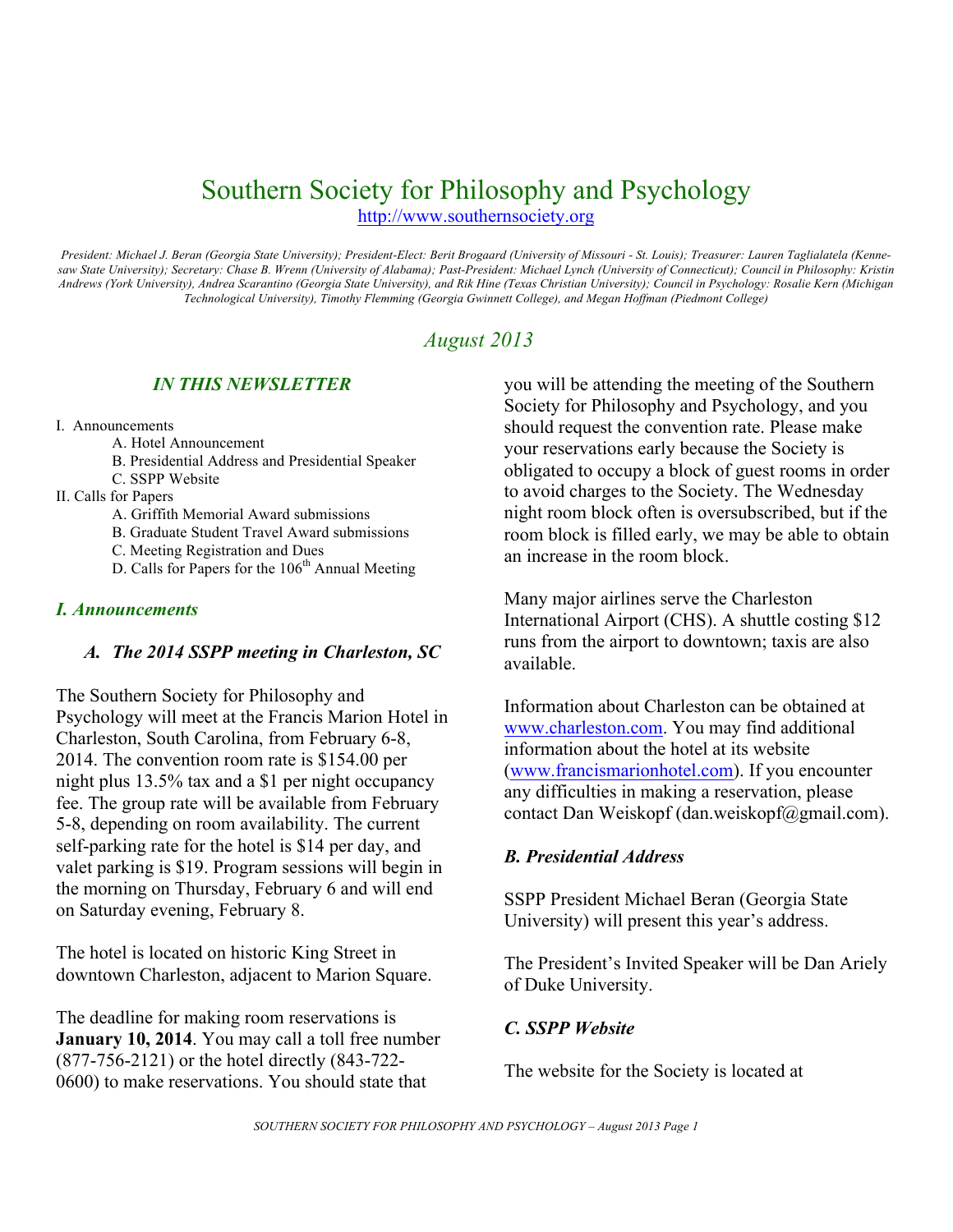www.southernsociety.org. The site has the ability to handle on-line payments for membership dues and registration fees for the annual meeting. Please contact webmaster, Mike Beran, at mjberan $\omega$ yahoo.com for comments, updates, and postings. In particular, he is interested in posting information about new book publications by SSPP members and other newsworthy items.

#### *II. Calls for Papers*

#### *A. Richard M. Griffith Awards*

This is the second call for papers for the Richard M. Griffith Memorial Awards. Two cash awards of \$300 each plus engraved paperweights will be made for the papers of greatest excellence, one in philosophy and one in psychology, presented at the annual conference in 2014. The awards are presented at the business meeting. The rules for this competition state that applicants must either have received their Ph.D. no more than five years prior to the date of the annual meeting at which the paper is presented or must be current candidates for the Ph.D. Although papers by one author are preferred, in certain circumstances papers by more than one author can be considered. In that case, the eligible nominee for the Griffith Award must be the first author, and it must be clear that the nominee contributed the vast majority of the effort to the project. All Griffith Award applicants must be either SSPP members or applicants for membership and must indicate their eligibility on their paper submission forms, and previous Griffith Award winners are not eligible.

accepted for the 2014 program. Students can apply for these grants simply by indicating their eligibility on their SSPP submission form. To be eligible for a travel grant, the applicant must be an associate member or applicant for membership in SSPP and a graduate student in a doctoral program in philosophy or psychology. Applicants may be either the sole or joint authors of the paper or abstract they submit. The travel grants will be awarded on a competitive basis by the Program Committee of each discipline, whose chair will notify recipients at the same time they are sent their acceptance notices for the program.

#### *C. Meeting Registration and Dues*

Registration for the 2014 annual meeting will be \$100. This amount includes the \$35 yearly dues for 2014 membership, and so those paying at this level will be considered members in good standing for 2014. Student registration will be \$20, although students can volunteer to work at the registration table during the meeting for a waiver of that fee. Non-member registration also will be \$100. After January 1, payments can be made on-line via Paypal at www.southernsociety.org, with a \$15 preregistration discount for registration by February 1. Though we encourage everyone to use the web site to make their payments, they may also be mailed to Lauren Taglialatela, SSPP Treasurer, 1000 Chastain Rd, Kennesaw State University, Kennesaw, GA 30144.

#### *B. Graduate Student Travel Grants*

Up to six travel grants (up to three in philosophy and up to three in psychology) of \$100 each will be awarded to graduate students whose papers are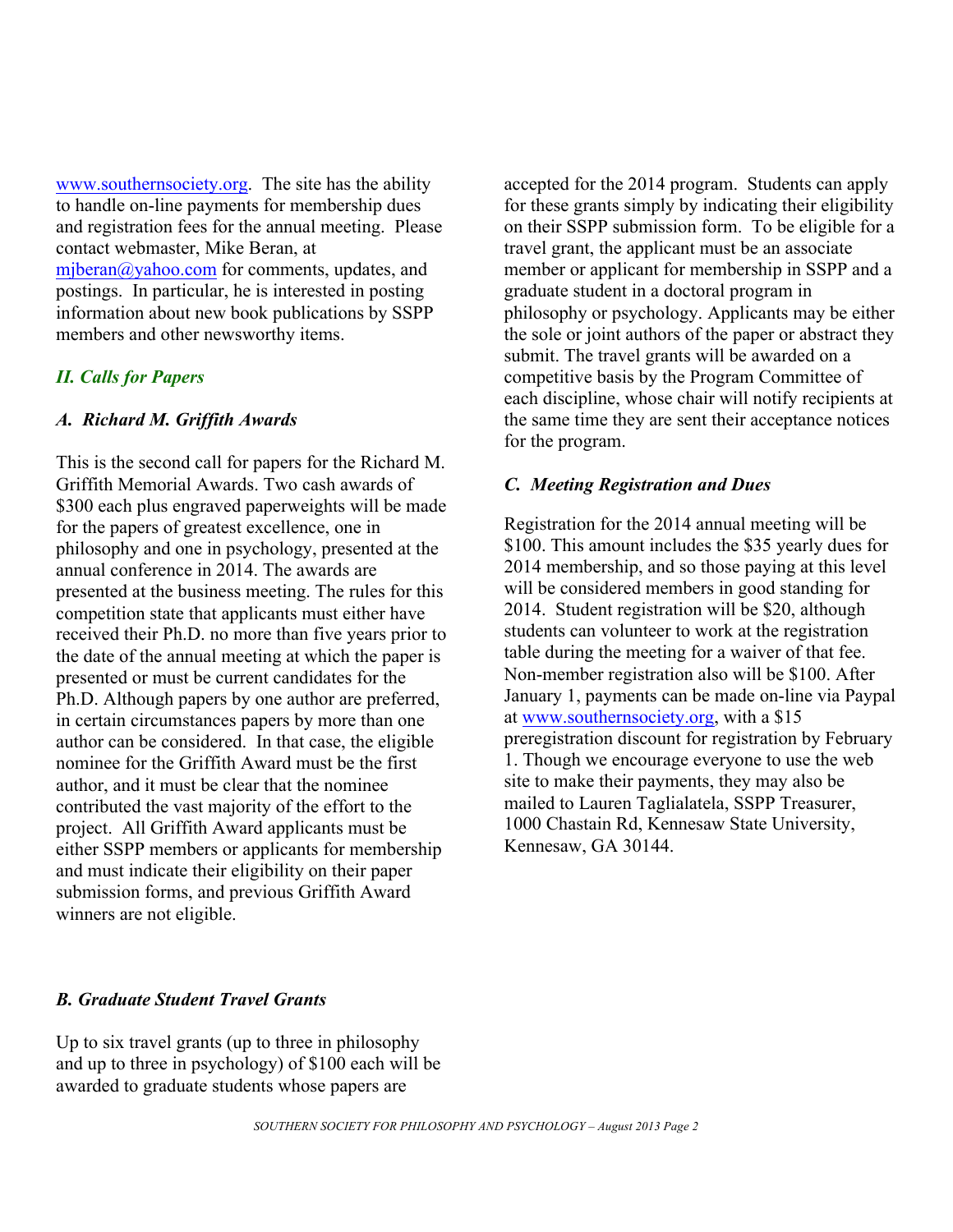## **Call for Philosophy Papers**

The Southern Society for Philosophy and Psychology announces a call for papers for its One Hundred and Sixth Annual Meeting, to be held February 6 – 8, 2014 in Charleston, SC. SSPP meetings feature concurrent programs in Philosophy and Psychology, as well as plenary sessions jointly sponsored by the Philosophy and Psychology Program Committees. The deadline for all submissions is **October 15, 2013**.

## **President's invited speaker:**

**Dan Ariely** (MIT Media Lab)

## **Invited Speakers:**

**Elizabeth Camp** (University of Pennsylvania) **Jennifer Nagel** (University of Toronto) **Peter Railton** (University of Michigan)

## **Invited Symposia:**

## **Disgusting Normativity**

## **Out-grouping and Speech Acts**

**Dan Kelly** (Purdue University) **Nina Strohminger** (Duke University) **Josh May** (University of Alabama - Birmingham)

# **Beliefs**

**Eric Mandelbaum** (CUNY Baruch College) **Susanna Siegel (Harvard University) Ralph Wedgewood** (U. of Southern California) **Luvell Anderson** (University of Memphis) **Rebecca Kukla** (Georgetown University) **Mary Kate McGowan** (Wellesley College)

## **Punishment!**

**Thomas Nadelhoffer** (College of Charleston) **Nicole Vincent** (Georgia State University) **Walter Sinnott-Armstrong** (Duke University)

The Philosophy Program Committee encourages the submission of single-authored papers as well as symposium proposals. Selection will be based on quality, relevance to issues at the intersection of Philosophy and Psychology (as well as other sciences of the mind), and program considerations--The aim of the program committee is to present a program that is as balanced as the quality of submissions in each area will allow (Though papers addressing issues of gender, race, sexuality, bias, and social exclusion are especially encouraged).

Paper submissions exceeding 3,000 words will not be considered. Each paper submission must include a word count and abstract of no more than 150 words. Self-reference should be deleted to permit anonymous review. Proposals for symposia must include a 750 word proposal for the symposium, a list of presenters and affiliations, and a 300 word abstract for each proposed paper. All papers and proposal must employ gender-neutral language; and all submissions must be made using our online submission system at: https://www.easychair.org/conferences/?conf=sspp2014phil

Under the Keywords section, in addition to descriptions of the submission, please include any of the following that are applicable: To volunteer to be a session chair: 'Chair.' To comment on a paper: 'Comment.' To be considered for a Graduate Student Travel Award: 'GSTA.' To be considered for the Griffith Prize: 'Griffith.' For details and eligibility see: http://www.southernsociety.org/griffithaward.htm

Please direct any Philosophy Program related questions to the Philosophy Program Chair, Bryce Huebner at: lbh24@georgetown.edu